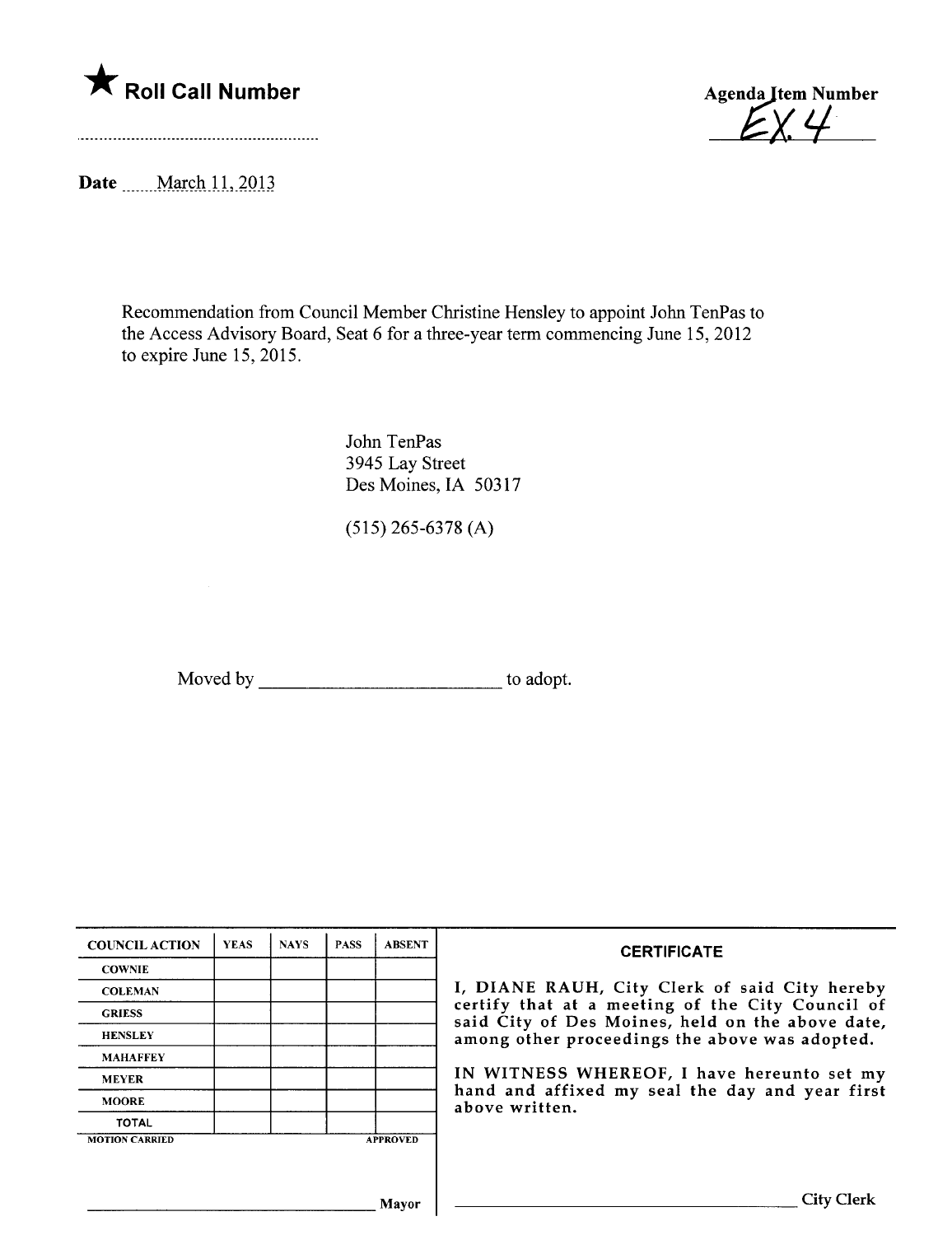

 $CIV$  of  $DE$ 

Herzberg, Keren «kmharzburg@dinuov crg>

## Re: Apply to Serve on a City Board - form submission

message

Rauh, Diane <dirauh@dmgov.org><br>
Mon, Mar 11, 2013 at 1:09 PM

To: Steve & Chris Hensley <hensley.chrissteve@gmail.com>

Cc: Karen Herzberg <KMHerzberg@dmgov.org>, "Baumgartner, Laura" <IIbaumgartner@dmgov.org>

Sure

On Mon, Mar 11, 2013 at 1:04 PM, Steve & Chris Hensley <hensley.chrissteve@gmail.com> wrote:

Diane - finally connected with John, can you please add on tonight's agenda. Chris

From: Rauh, Diane [mailto:dirauh@dmgov.org] Sent: Wednesday, February 13, 2013 8:39 AM To: hensley.chrissteve@qmail.com Subject: Fwd: Apply to Serve on a City Board - form submission

John TenPas sent in his application for the Access Advisory Board. He does list himself as a person with a disability, so he qualifies for your vacant seat.

---------- Forwarded message ----------

From: Rauh, Diane  $\langle \text{drauh}(\hat{\omega}) \text{dmgov.org} \rangle$ Date: Tue, Feb 12,2013 at 8:17 AM Subject: Fwd: Apply to Serve on a City Board - form submission To: Tammy Canney  $\langle \text{TLCanney}(\hat{\omega} \text{dmgov.org} \rangle$ , Shelly Tyler  $\langle \text{s} \text{ttyler}(\hat{\omega} \text{dmgov.org} \rangle$ 

I will set up a time for all of us to go over this. THANKS

---------- Forwarded message ----------From:  $\leq$ website( $a$ )dmgov.org> Date: Mon, Feb 11, 2013 at 3:39 PM Subject: Apply to Serve on a City Board - form submission To: BoardAppointments@gtp.dmgov.org

First Name: John

Last Name: TenPas

Address: 3945 Lay St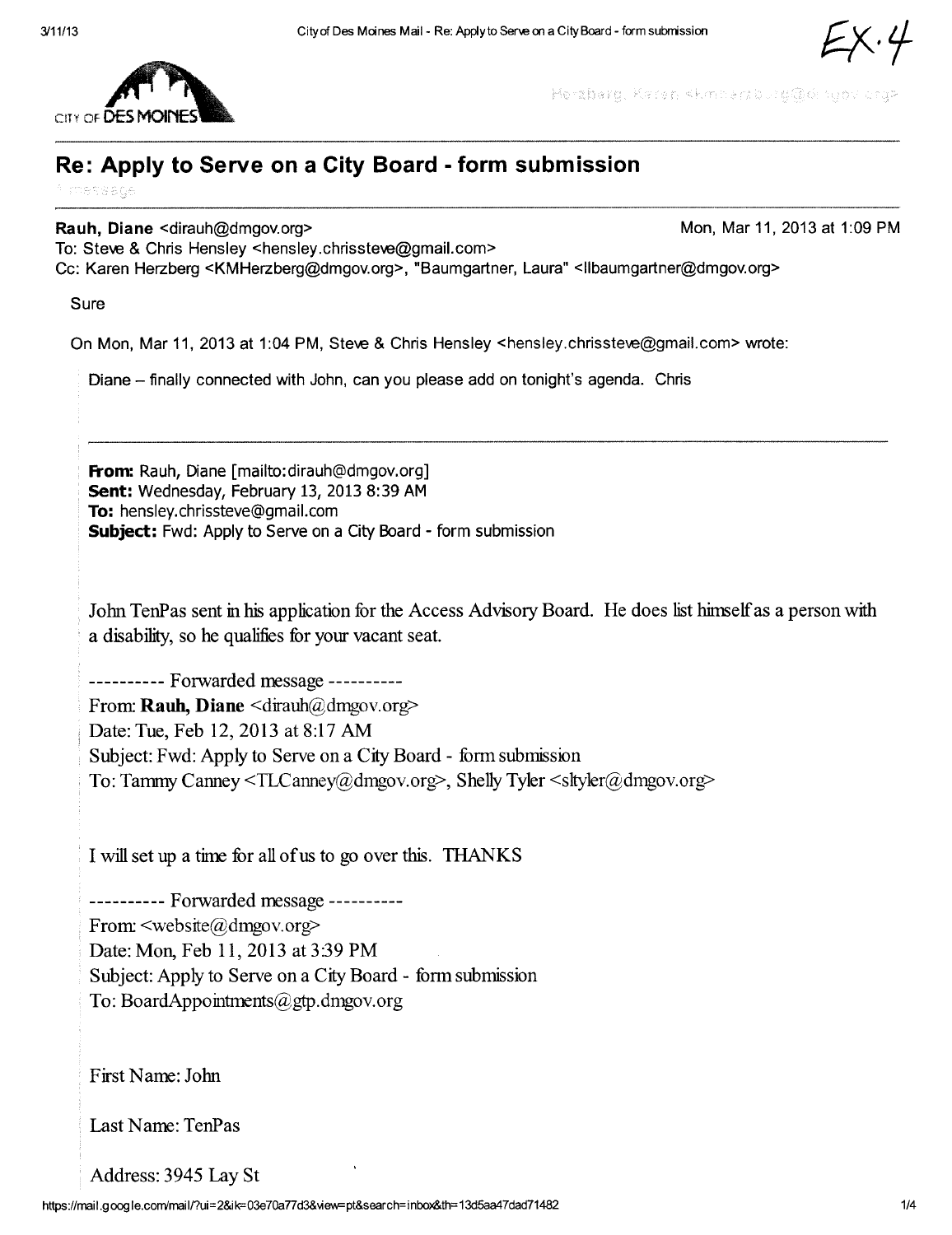**City: DES MOINES** 

State: IA

Zip: 50317

Daytime Phone: 5152656378

Alternate Phone: 5152656378

Email: johntenpas3945@gmail.com

Occupation: Disability Consultant

Occupation Duration: June 1984 to June 2010

Employer: State of Iowa

Employment Duration: Sept 1978 to June 2010

Business Address 1: Department of Human Rights

Business Address 2: Lucas State Office Building

**Business City: DES MOINES** 

**Business State: IA** 

Business Zip: 50319

**Business Phone: 5152815969** 

**Business Fax:** 

Birth Date: 08/21/1949

Gender: Male

Des Moines Resident: Yes

Ward: Ward 2

Residency Duration: 24 years this August